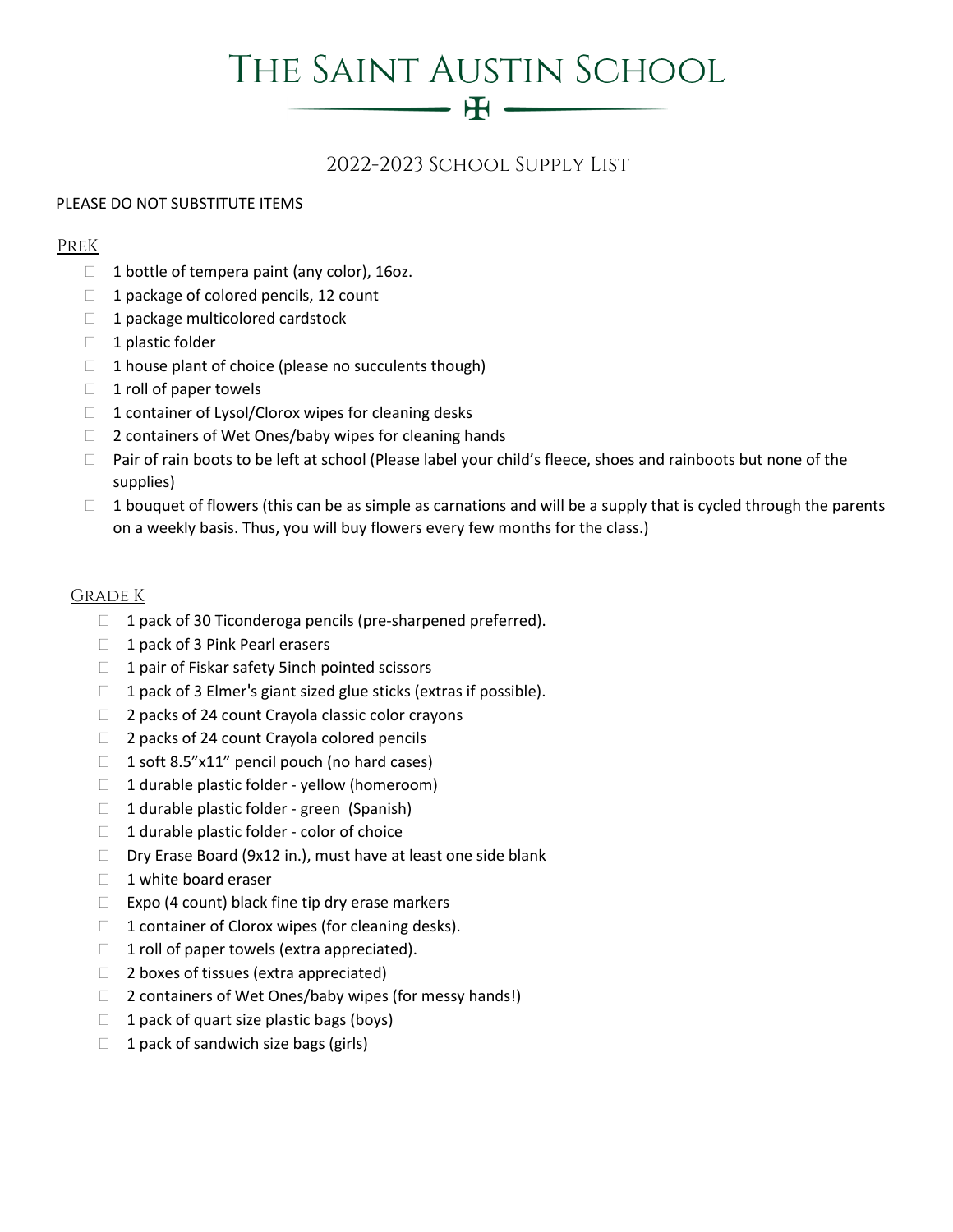#### Grade 1

- $\Box$  48 pencils #2
- $\Box$  2 pink pearl erasers
- $\Box$  1 pair of scissors
- □ 3 large Elmer's glue sticks
- □ 1 bottle of Elmer's glue
- $\Box$  1 box Crayola crayons, 24 count
- $\Box$  2 boxes of colored pencils
- $\Box$  1 soft zippered pencil pouch to put all supplies in (Not hard plastic)
- $\Box$  7 plastic, 2 pocket folders (1 red, 2 green (Spanish), 1 blue, 1 yellow, 1 purple (music), 1 of choice)
- $\Box$  1 Mead Marble Primary Composition Journal (must include middle dash line for writing)
- $\Box$  1 Spiral notebook with inner folder for Latin, wide rule
- □ Dry Erase Board (9x12 in.), must have at least one side blank, no frame
- $\Box$  5 Expo black fine tip dry erase markers
- $\Box$  2 large dry erase expo markers
- 1 white board Eraser
- $\Box$  1 box of tissues
- $\Box$  2 rolls of paper towels
- □ 2 packages of Wet Ones/baby wipes
- □ 2 packs of Lysol/Clorox wipes
- $\Box$  1 pack of snack size bags (last name A-H) 1 pack of quart size bags (last name I-Z)

### Grade 2

- $\Box$  1 pencil case
- $\Box$  1 binder, 1"
- □ 2 boxes of colored pencils
- $\Box$  24 #2 pencils
- □ 2 Hi-Polymer white erasers
- $\Box$  1 pair scissors
- $\Box$  2 glue sticks
- $\Box$  1 sturdy white board
- $\Box$  1 white board eraser
- □ 20 dry erase markers
- □ 2 Marble Composition books, wide rule
- $\Box$  1 spiral notebook with inner folder for Latin, wide rule
- □ Sturdy folders: 1 orange, 1 blue, 1 red, 2 green (Spanish), 1 yellow, 1 purple (for music)
- $\Box$  1 plastic ruler
- □ 3 boxes of tissues
- $\Box$  1 roll of paper towels
- $\Box$  1 box sandwich bags
- □ 1 package Wet Ones/baby wipes
- $\Box$  1 package Lysol/Clorox wipes
- $\Box$  Parents, please label all supplies with your child's name. Thank you!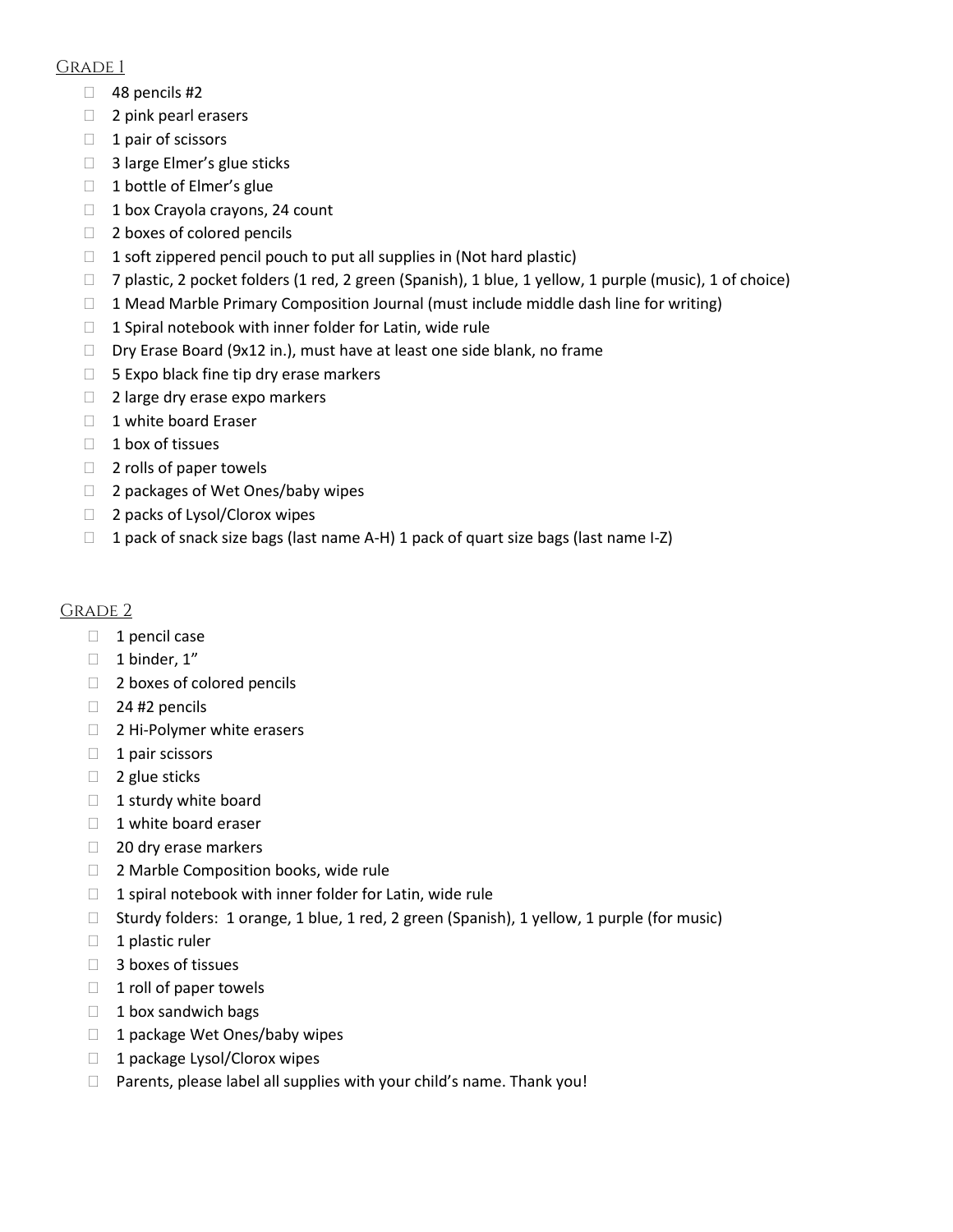#### Grade 3

- $\Box$  1 one inch plastic binder
- $\Box$  5 plastic dividers for binder
- $\Box$  60 wooden #2 pencils
- $\Box$  2 red ink pens
- □ 2 erasers
- $\Box$  1 package colored pencils, 24 count
- $\Box$  2 boxes of crayons
- $\Box$  1 yellow highlighter
- □ 8 Elmer's glue sticks, large
- $\Box$  1 pair of scissors
- $\Box$  5 plastic, 2 pocket folders (1 yellow, 1 blue, 1 red, 2 green), plus 1 purple folder for Music and 1 additional green for Spanish
- $\Box$  1 Spiral notebook with inner folder for Latin, wide rule
- □ 2 Marble Composition Books, wide rule
- $\Box$  100 sheets of wide-ruled loose leaf filler paper
- 1 wooden ruler (cm. and inches  $-12$  inches)
- □ slate (small chalkboard)
- $\Box$  2 packages of writing chalk
- $\Box$  1 chalkboard eraser
- $\Box$  1 package of large dry erase expo markers
- □ 3 boxes of Kleenex tissues
- $\Box$  2 pack lined 3 x 5 index cards (100 count)
- □ 2 canisters of disinfecting wipes
- □ 2 packages of Wet Ones/baby wipes
- $\Box$  1-2 rolls of paper towels
- $\Box$  1 box of plastic spoons
- $\Box$  Rain boots (to be left at school).
- □ spiral sketch book
- $\Box$  1 package of watercolor paper
- □ 24 watercolor pencils
- □ 24 or 48 pack of colored pencils
- $\Box$  1 set of oil pastels
- $\Box$  116 oz. bottle of tempera paint any color
- $\Box$  1 package of water colors (dry on palatte)
- $\Box$  1 bottle of white Elmer's glue
- $\Box$  1 package of glue sticks
- $\Box$  6 pieces of 8 x 11 felt any color
- $\Box$  shade plants succulents are good
- $\Box$  choose one form of paper (grid, scrapbooking, construction, tissue, etc.)
- □ choose one fun craft supply (yarn, beads, design scissors, glitter, buttons, ribbons, felt markers, colored tape).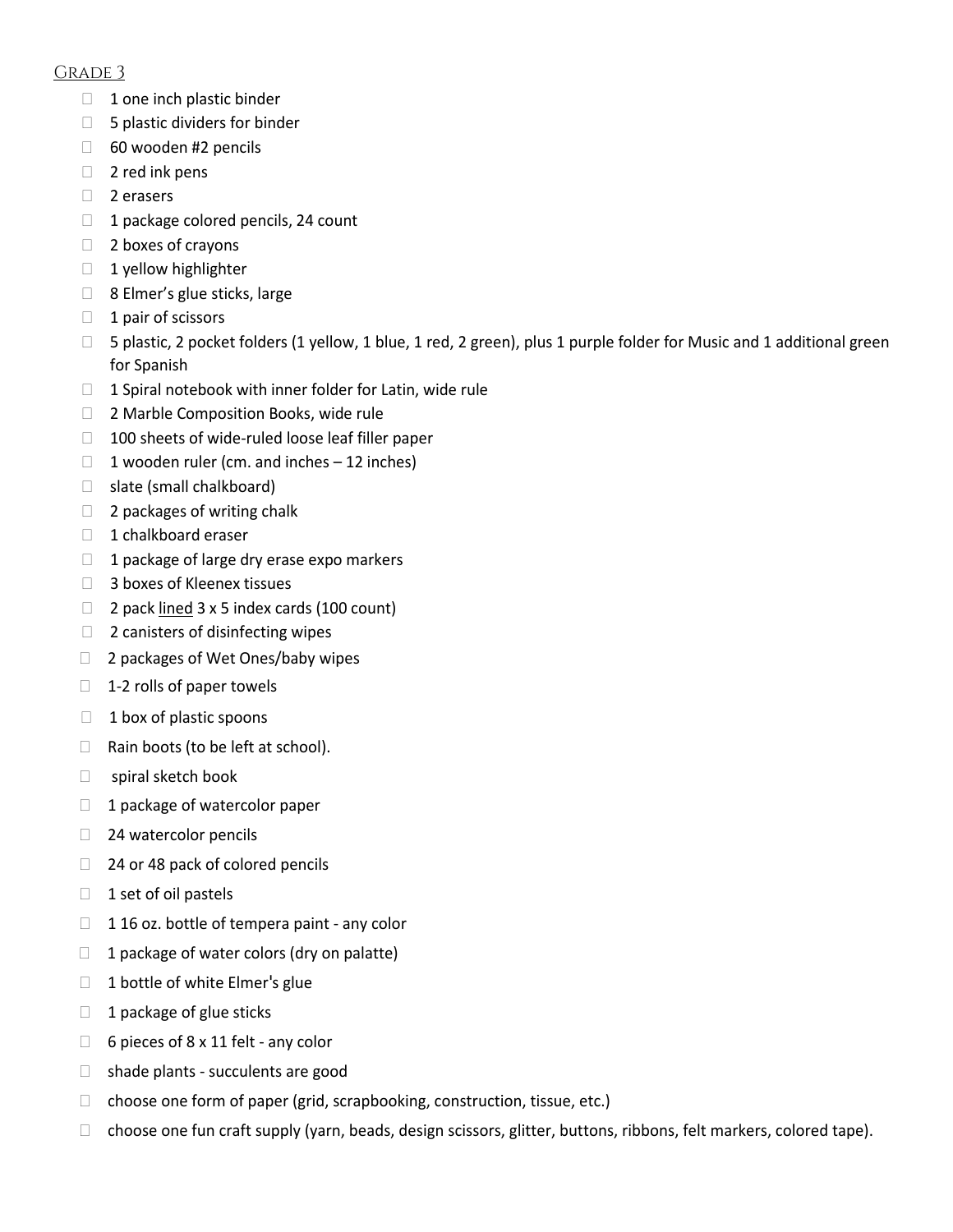#### GRADE 4

- □ 48 #2 pencils (prefer Triconderoga, not required).
- □ 2 pink pearl erasers
- $\square$  8 regular, fine-tipped markers
- $\Box$  12 colored pencils
- $\Box$  1 pair of scissors
- $\Box$  4 red pens
- $\Box$  4 highlighters (pack with 4 different colors is best)
- $\Box$  12 fine tipped Expo markers
- $\Box$  1 purple folder for music
- $\Box$  1 orange folder for Latin
- □ 5 Marble Composition Notebooks, wide rule (red, blue, yellow, green and purple).
- □ 1 white 2 inch binder
- $\square$  5 plastic binder dividers (preferably matching the composition notebook colors)
- $\Box$  1 plastic blue folder
- □ 1 ruler (inches & cm)
- $\Box$  1 protractor
- $\Box$  4 glue sticks
- $\Box$  1 zippered pencil case
- $\Box$  1 roll of paper towels
- $\Box$  1 pack of wide ruled paper
- □ 3 boxes of tissues
- $\square$  2 boxes of plastic spoons
- □ 1 package of Wet Ones/baby wipes
- $\Box$  1 container of Lysol/Clorox wipes

#### GRADE 5

#### NO TRAPPER KEEPERS

- 1 green two pocket folder
- $\Box$  1 large red spiral notebook and 2 pocket folder -History
- $\Box$  1 orange spiral notebook- latin
- $\Box$  1 purple spiral notebook science
- $\Box$  1 blue 1 inch 3 ring binder, 1 package of 5 binder dividers, 1 index card box - english
- $\Box$  1 yellow, college ruled spiral notebook
- $\Box$  1 yellow 2 pocket folder with prongs religion
- $\Box$  1 green college ruled, spiral notebook
- $\Box$  1 green 2 pocket folder with prongs math
- $\Box$  1 black spiral notebook, college rule spanish
- $\Box$  1 purple 2 pocket folder music
- $\Box$  1 pencil case (1 sharpener, 1 white eraser, 2 packs of #2 pencils, 2 packages of blue/black ink pens, 2 dry erase markers, 1 pack of Crayola colored pencils (12 pack), 1 box of Crayola classic colored markers, fine tip, 2 red pens 1 pack of highlighters
- □ 3 packs of loose leaf paper
- $\Box$  2 boxes of plastic forks
- $\Box$  2 rolls of paper towels